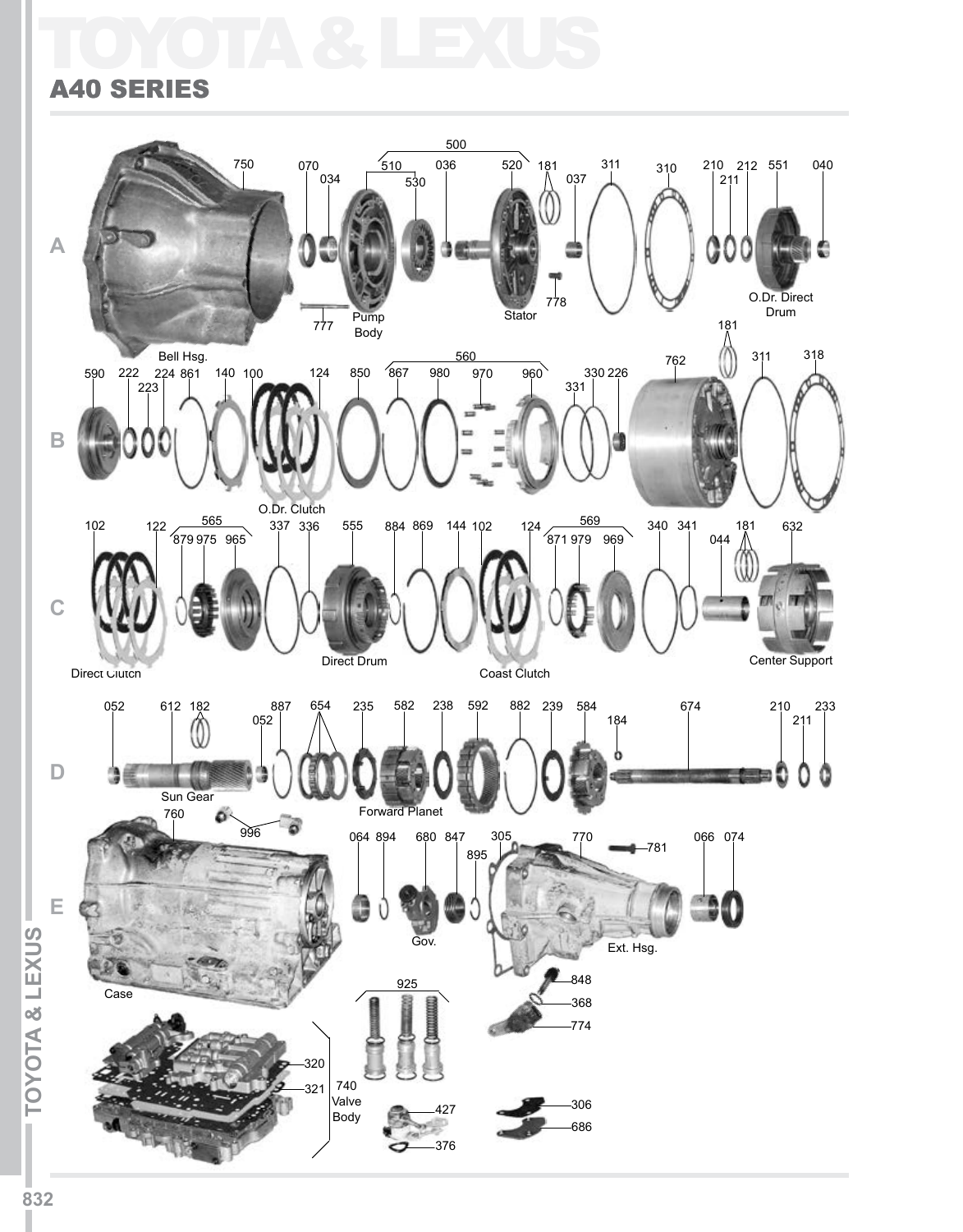

TOYOTA & LEXUS

A40 Series

**ITOYOTA & LEXUSI**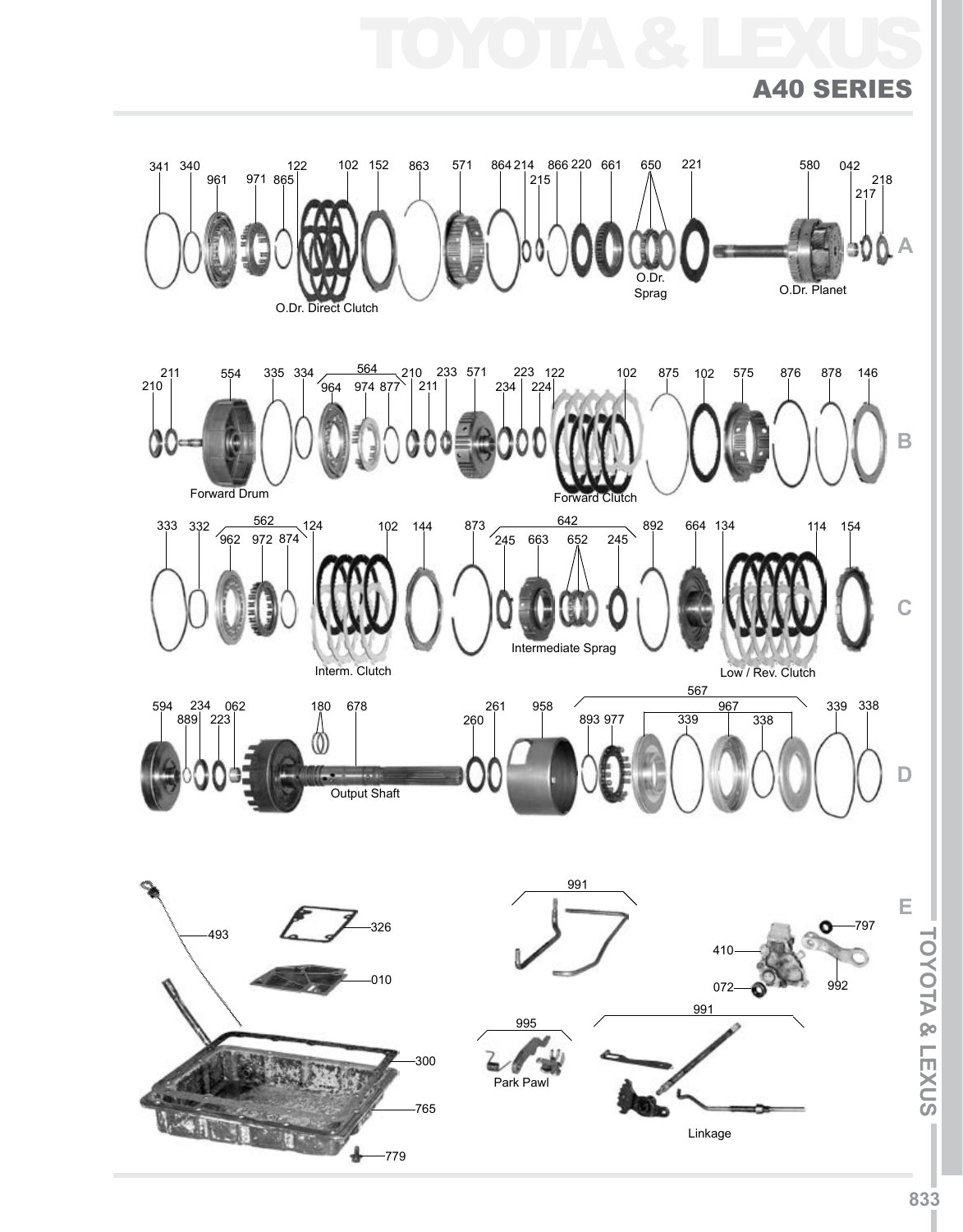| ILL# Part# |                             | QTY | REF# |
|------------|-----------------------------|-----|------|
|            | <b>OVERHAUL KITS</b>        |     |      |
|            |                             |     |      |
|            |                             |     |      |
|            |                             |     |      |
|            |                             |     |      |
|            |                             |     |      |
|            |                             |     |      |
|            |                             |     |      |
|            |                             |     |      |
|            |                             |     |      |
|            | <b>MASTER L/STEEL KITS</b>  |     |      |
|            |                             |     |      |
|            |                             |     |      |
|            |                             |     |      |
|            |                             |     |      |
|            |                             |     |      |
|            |                             |     |      |
|            |                             |     |      |
|            |                             |     |      |
|            |                             |     |      |
|            |                             |     |      |
|            |                             |     |      |
|            |                             |     |      |
|            |                             |     |      |
|            |                             |     |      |
|            |                             |     |      |
|            |                             |     |      |
|            |                             |     |      |
|            | <b>MASTER W/STEELS KITS</b> |     |      |
|            |                             |     |      |
|            |                             |     |      |
|            |                             |     |      |
|            |                             |     |      |
|            |                             |     |      |
|            |                             |     |      |
|            |                             |     |      |
|            |                             |     |      |
|            |                             |     |      |
|            |                             |     |      |
|            |                             |     |      |
|            |                             |     |      |
|            |                             |     |      |
|            |                             |     |      |
|            |                             |     |      |
|            |                             |     |      |
|            | <b>FILTERS</b>              |     |      |
|            |                             |     |      |
|            |                             |     |      |
|            |                             |     |      |
|            |                             |     |      |
|            |                             |     |      |
|            |                             |     |      |
|            |                             |     |      |
|            | <b>BUSHINGS</b>             |     |      |
|            |                             |     |      |
|            |                             |     |      |
|            |                             |     |      |
|            |                             |     |      |
|            |                             |     |      |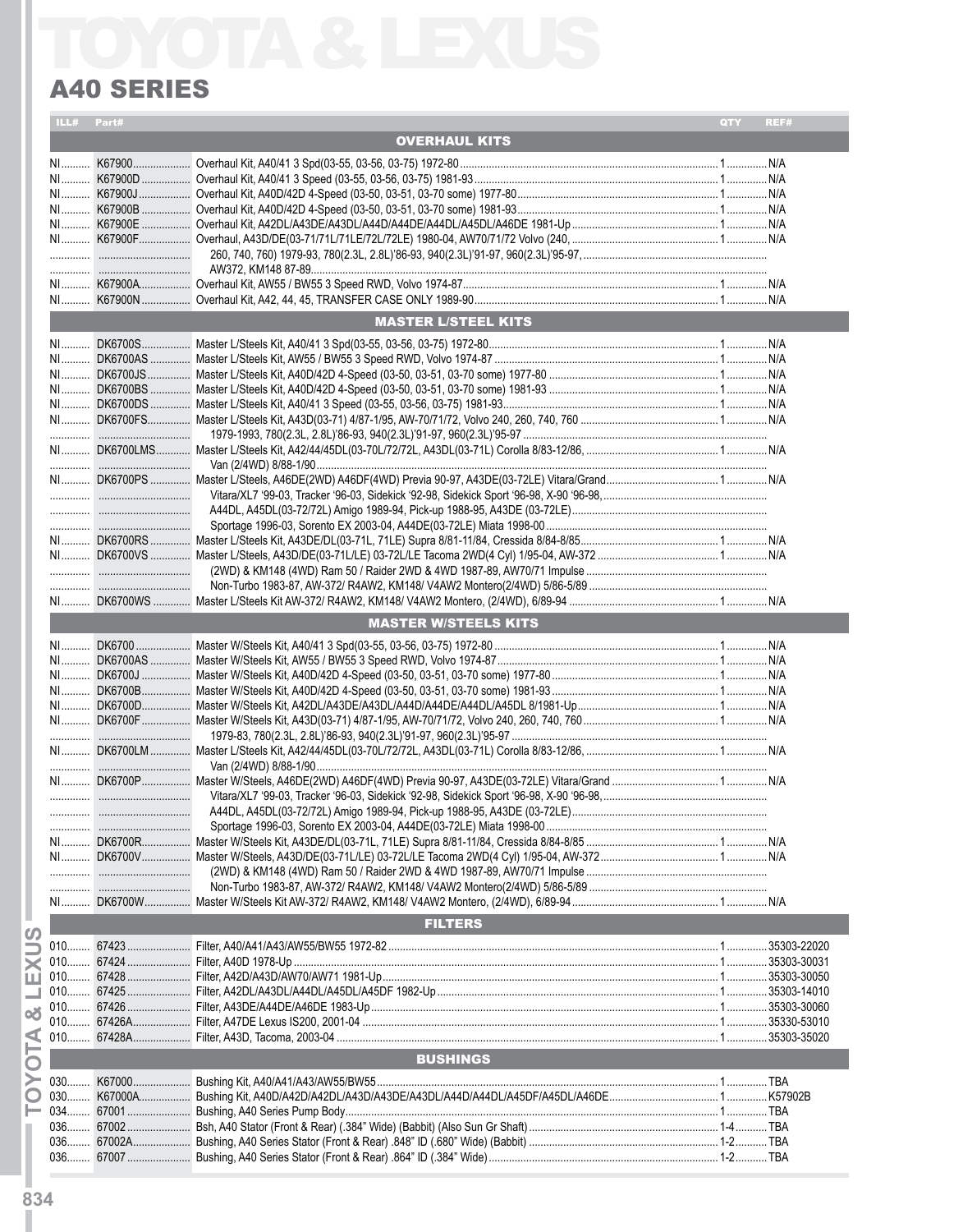| ILL# Part# |                         | QTY | REF# |
|------------|-------------------------|-----|------|
|            |                         |     |      |
|            |                         |     |      |
|            |                         |     |      |
|            |                         |     |      |
|            |                         |     |      |
|            |                         |     |      |
|            |                         |     |      |
|            |                         |     |      |
|            |                         |     |      |
|            |                         |     |      |
|            |                         |     |      |
|            |                         |     |      |
|            |                         |     |      |
|            |                         |     |      |
|            |                         |     |      |
|            | <b>METAL CLAD SEALS</b> |     |      |
|            |                         |     |      |
|            |                         |     |      |
|            |                         |     |      |
|            |                         |     |      |
|            |                         |     |      |
|            |                         |     |      |
|            |                         |     |      |
|            |                         |     |      |
|            |                         |     |      |
|            |                         |     |      |
|            |                         |     |      |
|            |                         |     |      |
|            | <b>FRICTIONS</b>        |     |      |
|            |                         |     |      |
|            |                         |     |      |
|            |                         |     |      |
|            |                         |     |      |
|            |                         |     |      |
|            |                         |     |      |
|            |                         |     |      |
|            |                         |     |      |
|            |                         |     |      |
|            |                         |     |      |
|            |                         |     |      |
|            | <b>STEELS</b>           |     |      |
|            |                         |     |      |
|            |                         |     |      |
|            |                         |     |      |
|            |                         |     |      |
|            |                         |     |      |
|            |                         |     |      |
|            |                         |     |      |
|            |                         |     |      |
|            |                         |     |      |
|            |                         |     |      |
|            |                         |     |      |
|            |                         |     |      |
|            |                         |     |      |
|            |                         |     |      |
|            | <b>PRESSURE PLATES</b>  |     |      |
|            |                         |     |      |
|            |                         |     |      |
|            |                         |     |      |
|            |                         |     |      |
|            |                         |     |      |
|            | <b>SEALING RINGS</b>    |     |      |
|            |                         |     |      |
| 175        |                         |     |      |
|            |                         |     |      |
|            |                         |     |      |
|            |                         |     |      |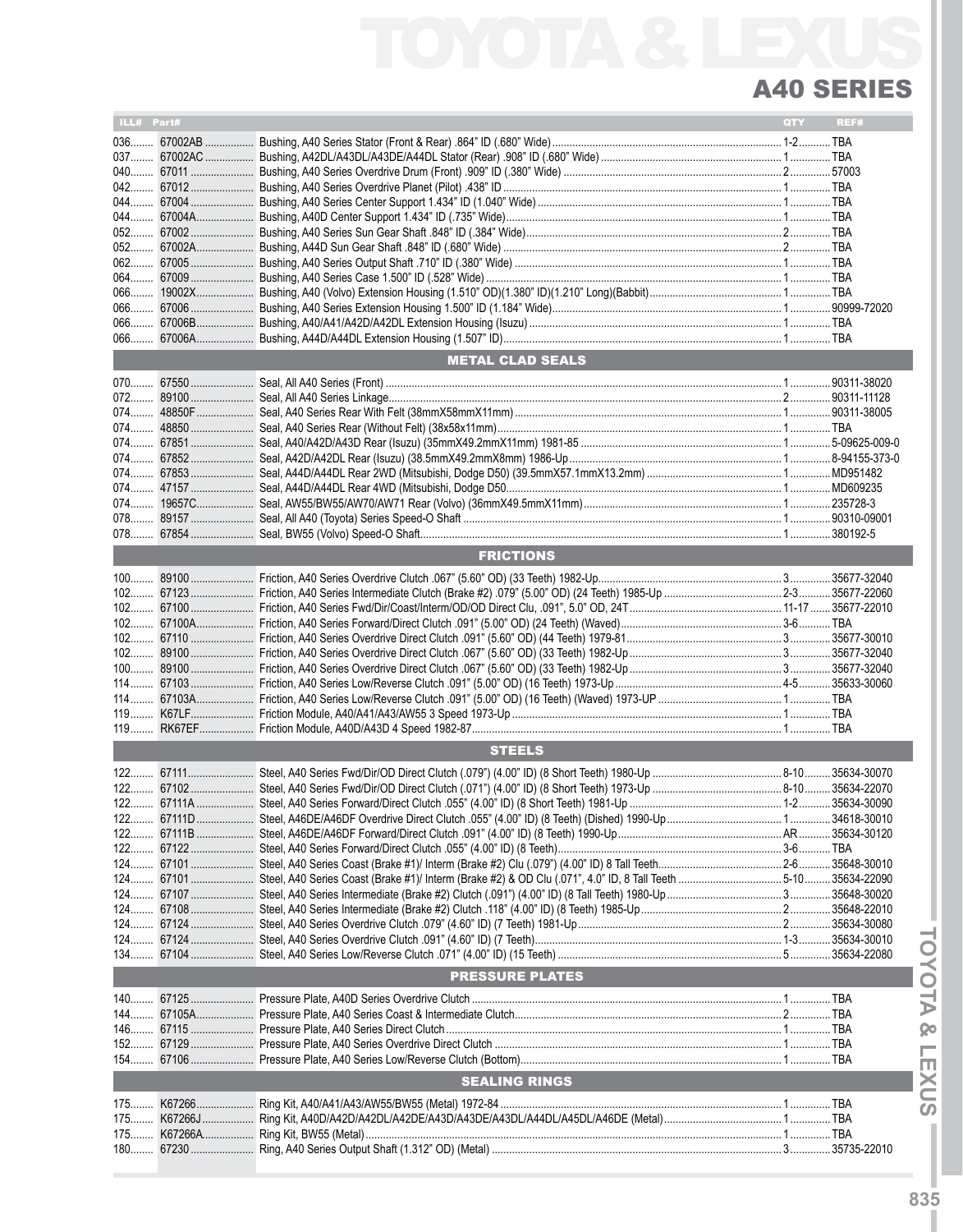| ILL# Part# |                                        | QTY | REF# |
|------------|----------------------------------------|-----|------|
|            |                                        |     |      |
|            |                                        |     |      |
|            |                                        |     |      |
|            |                                        |     |      |
|            |                                        |     |      |
|            |                                        |     |      |
|            |                                        |     |      |
|            |                                        |     |      |
|            | <b>WASHERS &amp; BEARINGS</b>          |     |      |
|            |                                        |     |      |
|            |                                        |     |      |
|            |                                        |     |      |
|            |                                        |     |      |
|            |                                        |     |      |
|            |                                        |     |      |
|            |                                        |     |      |
|            |                                        |     |      |
|            |                                        |     |      |
|            |                                        |     |      |
|            |                                        |     |      |
|            |                                        |     |      |
|            |                                        |     |      |
|            |                                        |     |      |
|            |                                        |     |      |
|            |                                        |     |      |
|            |                                        |     |      |
|            |                                        |     |      |
|            |                                        |     |      |
|            |                                        |     |      |
|            |                                        |     |      |
|            |                                        |     |      |
|            |                                        |     |      |
|            |                                        |     |      |
|            |                                        |     |      |
|            |                                        |     |      |
|            |                                        |     |      |
|            |                                        |     |      |
|            |                                        |     |      |
|            |                                        |     |      |
|            |                                        |     |      |
|            |                                        |     |      |
|            |                                        |     |      |
|            |                                        |     |      |
|            |                                        |     |      |
|            | <b>GASKETS &amp; RUBBER COMPONENTS</b> |     |      |
|            |                                        |     |      |
|            |                                        |     |      |
|            |                                        |     |      |
|            |                                        |     |      |
|            |                                        |     |      |
|            |                                        |     |      |
|            |                                        |     |      |
|            |                                        |     |      |
|            |                                        |     |      |
|            |                                        |     |      |
|            |                                        |     |      |
|            |                                        |     |      |
|            |                                        |     |      |
|            |                                        |     |      |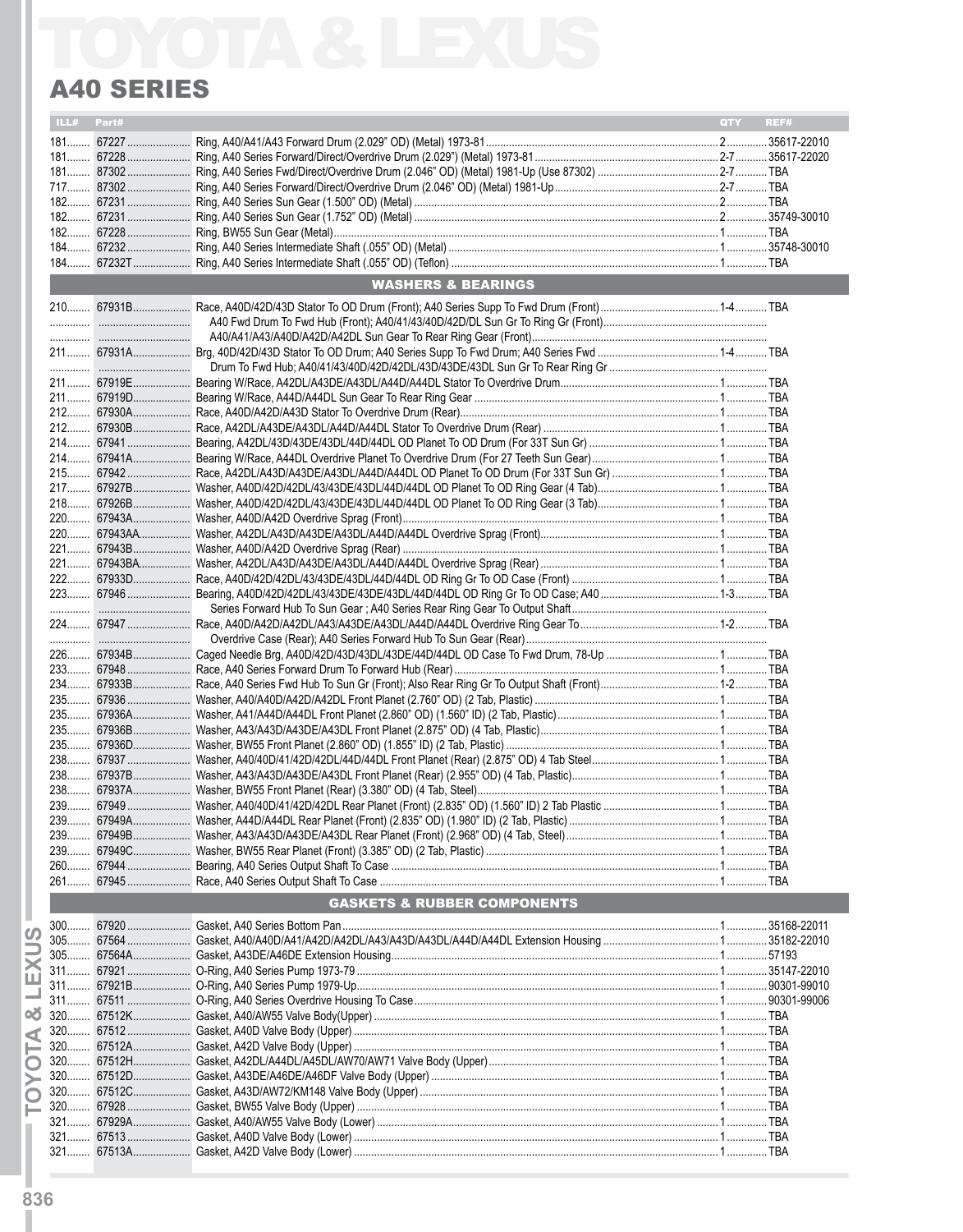| ILL# Part# |            |                                                  | <b>QTY</b> | REF# |
|------------|------------|--------------------------------------------------|------------|------|
|            | 321 67513B |                                                  |            |      |
|            |            |                                                  |            |      |
|            |            |                                                  |            |      |
|            |            |                                                  |            |      |
|            |            |                                                  |            |      |
|            |            |                                                  |            |      |
|            |            |                                                  |            |      |
|            |            |                                                  |            |      |
|            |            |                                                  |            |      |
|            |            |                                                  |            |      |
|            |            |                                                  |            |      |
|            |            |                                                  |            |      |
|            |            |                                                  |            |      |
|            |            | TECHNICAL MANUALS                                |            |      |
|            |            |                                                  |            |      |
| 400        |            |                                                  |            |      |
|            |            | <b>ELECTRICAL COMPONENTS</b>                     |            |      |
|            |            |                                                  |            |      |
|            |            |                                                  |            |      |
|            |            |                                                  |            |      |
|            |            |                                                  |            |      |
|            |            | <b>MISCELLANEOUS COMPONENTS</b>                  |            |      |
|            |            |                                                  |            |      |
|            |            |                                                  |            |      |
|            |            | <b>PUMPS &amp; PUMP COMPONENTS</b>               |            |      |
|            |            |                                                  |            |      |
|            |            |                                                  |            |      |
|            |            |                                                  |            |      |
|            |            |                                                  |            |      |
|            |            |                                                  |            |      |
|            |            |                                                  |            |      |
|            |            |                                                  |            |      |
|            |            |                                                  |            |      |
|            |            |                                                  |            |      |
|            |            |                                                  |            |      |
|            |            |                                                  |            |      |
|            |            |                                                  |            |      |
|            |            |                                                  |            |      |
|            |            |                                                  |            |      |
|            |            |                                                  |            |      |
|            |            |                                                  |            |      |
|            |            | <b>DRUMS &amp; CLUTCH HUBS</b>                   |            |      |
|            |            |                                                  |            |      |
|            |            |                                                  |            |      |
|            |            |                                                  |            |      |
|            |            |                                                  |            |      |
|            |            |                                                  |            |      |
|            |            |                                                  |            |      |
|            |            |                                                  |            |      |
|            |            |                                                  |            |      |
|            |            |                                                  |            |      |
|            |            |                                                  |            |      |
|            |            |                                                  |            |      |
|            |            |                                                  |            |      |
|            |            |                                                  |            |      |
|            |            |                                                  |            |      |
|            |            |                                                  |            |      |
| 554………     | 677331     |                                                  |            |      |
|            |            |                                                  |            |      |
|            |            |                                                  |            |      |
|            |            |                                                  |            |      |
|            |            |                                                  |            |      |
|            |            |                                                  |            |      |
| 555        |            |                                                  |            |      |
|            |            |                                                  |            |      |
|            |            |                                                  |            |      |
|            |            |                                                  |            |      |
|            |            |                                                  |            |      |
|            |            |                                                  |            |      |
|            |            |                                                  |            |      |
|            |            |                                                  |            |      |
|            |            |                                                  |            |      |
| 574        |            |                                                  |            |      |
|            |            |                                                  |            |      |
|            |            |                                                  |            |      |
|            |            |                                                  |            |      |
|            |            |                                                  |            |      |
|            |            | PLANETS, RING GEARS, SUN GEARS & CENTER SUPPORTS |            |      |
|            |            |                                                  |            |      |
| 580        |            |                                                  |            |      |
| 580        |            |                                                  |            |      |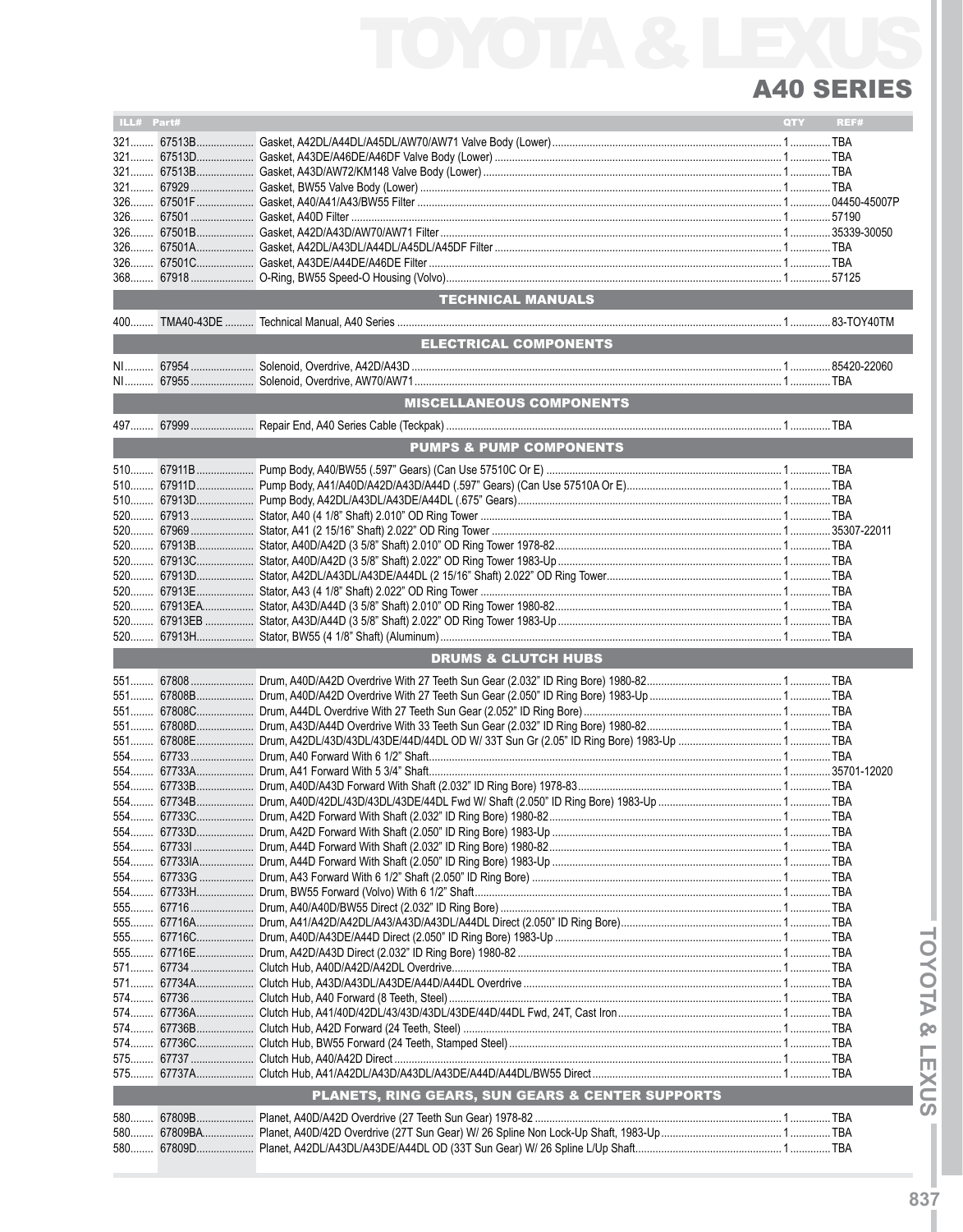| ILL# Part# |        |                                                         | QTY | REF#       |
|------------|--------|---------------------------------------------------------|-----|------------|
|            |        |                                                         |     |            |
|            |        |                                                         |     |            |
|            |        |                                                         |     |            |
|            |        |                                                         |     |            |
|            |        |                                                         |     |            |
|            |        |                                                         |     |            |
|            |        |                                                         |     |            |
|            |        |                                                         |     |            |
|            |        |                                                         |     |            |
|            |        |                                                         |     |            |
|            |        |                                                         |     |            |
|            |        |                                                         |     |            |
|            |        |                                                         |     |            |
|            |        |                                                         |     |            |
|            |        |                                                         |     |            |
|            |        |                                                         |     |            |
|            |        |                                                         |     |            |
|            |        |                                                         |     |            |
|            |        |                                                         |     |            |
|            |        |                                                         |     |            |
|            |        |                                                         |     |            |
|            |        |                                                         |     |            |
|            |        |                                                         |     |            |
|            |        |                                                         |     |            |
|            |        |                                                         |     |            |
|            |        |                                                         |     |            |
|            |        |                                                         |     |            |
|            |        |                                                         |     |            |
|            |        |                                                         |     |            |
|            |        |                                                         |     |            |
|            |        |                                                         |     |            |
|            |        |                                                         |     |            |
|            |        |                                                         |     |            |
|            |        |                                                         |     |            |
|            |        |                                                         |     |            |
|            |        |                                                         |     |            |
|            |        |                                                         |     |            |
|            |        |                                                         |     |            |
|            |        |                                                         |     |            |
|            |        |                                                         |     |            |
|            |        |                                                         |     |            |
|            |        |                                                         |     |            |
|            |        |                                                         |     |            |
|            |        |                                                         |     |            |
|            |        |                                                         |     |            |
|            |        |                                                         |     |            |
|            |        |                                                         |     |            |
|            |        |                                                         |     |            |
|            |        |                                                         |     |            |
|            |        |                                                         |     |            |
|            |        |                                                         |     |            |
| 632.       | 67729K | Center Support, A44D (2.018" OD Of Ring Tower) 1980-82. |     | <b>TBA</b> |
|            |        |                                                         |     |            |
|            |        |                                                         |     |            |
|            |        |                                                         |     |            |
|            |        | <b>SPRAGS &amp; ONE WAY CLUTCHES</b>                    |     |            |
|            |        |                                                         |     |            |
| 642        |        |                                                         |     |            |
|            |        |                                                         |     |            |
|            |        |                                                         |     |            |
|            |        |                                                         |     |            |
|            |        |                                                         |     |            |
|            |        |                                                         |     |            |
|            |        |                                                         |     |            |
| 654        |        |                                                         |     |            |
| 661        |        |                                                         |     |            |
|            |        |                                                         |     |            |
|            |        |                                                         |     |            |
|            |        |                                                         |     |            |
|            |        |                                                         |     |            |
|            |        |                                                         |     |            |
| 664………     |        |                                                         |     |            |
|            |        | <b>SHAFTS &amp; GOVERNORS</b>                           |     |            |
|            |        |                                                         |     |            |
|            |        |                                                         |     |            |
|            |        |                                                         |     |            |
|            |        |                                                         |     |            |

- TOYOTA & LEXUS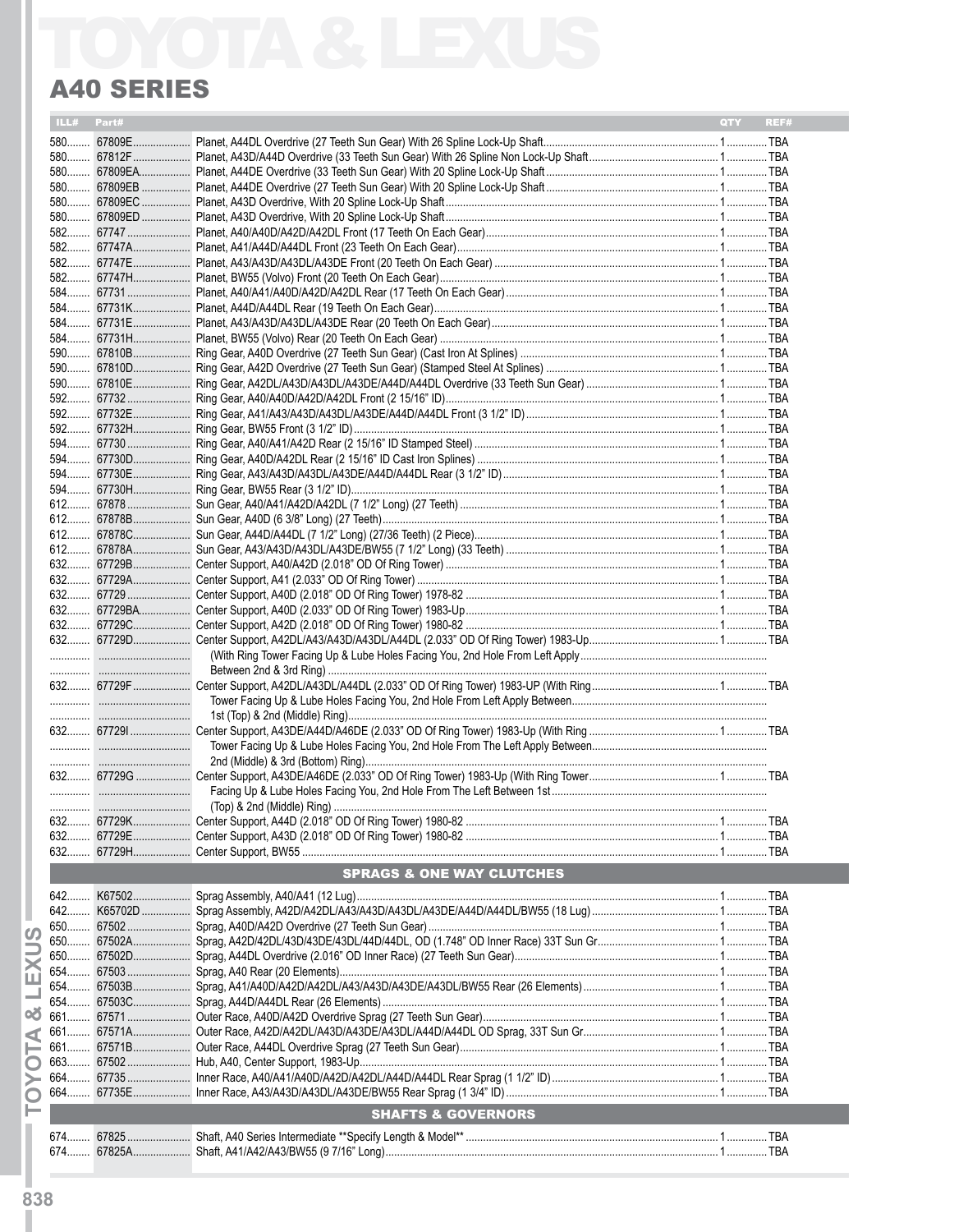| ILL# Part# |            |                                   | QTY | REF# |
|------------|------------|-----------------------------------|-----|------|
|            |            |                                   |     |      |
|            |            |                                   |     |      |
|            | 674 67825C |                                   |     |      |
|            | 678 67738L |                                   |     |      |
|            | 678 67738  |                                   |     |      |
|            |            |                                   |     |      |
|            |            |                                   |     |      |
|            |            |                                   |     |      |
|            |            |                                   |     |      |
|            | 678 67738B |                                   |     |      |
|            | 678 67738C |                                   |     |      |
|            | 678 67738D |                                   |     |      |
|            | 678 67738G |                                   |     |      |
|            | 678 677381 |                                   |     |      |
|            |            |                                   |     |      |
|            | 678 67738E |                                   |     |      |
|            |            |                                   |     |      |
| 678        |            |                                   |     |      |
|            |            |                                   |     |      |
|            |            |                                   |     |      |
|            |            |                                   |     |      |
|            |            |                                   |     |      |
|            |            | <b>VALVE BODIES (DACCO VB#)</b>   |     |      |
|            |            |                                   |     |      |
|            |            |                                   |     |      |
|            |            |                                   |     |      |
|            |            |                                   |     |      |
|            |            | <b>VALVE BODIES</b>               |     |      |
|            |            |                                   |     |      |
|            |            |                                   |     |      |
|            |            |                                   |     |      |
| $740$      |            |                                   |     |      |
|            |            |                                   |     |      |
|            |            |                                   |     |      |
| 740        |            |                                   |     |      |
|            |            |                                   |     |      |
| $740$      |            |                                   |     |      |
|            |            |                                   |     |      |
|            |            |                                   |     |      |
|            |            |                                   |     |      |
| 740        |            |                                   |     |      |
|            |            |                                   |     |      |
| $740$      |            |                                   |     |      |
|            |            |                                   |     |      |
|            |            |                                   |     |      |
|            |            |                                   |     |      |
| 740        |            |                                   |     |      |
|            |            | <b>HOUSINGS, CASES &amp; PANS</b> |     |      |
|            |            |                                   |     |      |
|            |            |                                   |     |      |
|            |            |                                   |     |      |
|            |            |                                   |     |      |
|            |            |                                   |     |      |
|            |            |                                   |     |      |
|            |            |                                   |     |      |
|            |            |                                   |     |      |
|            |            |                                   |     |      |
|            |            |                                   |     |      |
|            |            |                                   |     |      |
|            |            |                                   |     |      |
|            |            |                                   |     |      |
|            |            |                                   |     |      |
|            |            |                                   |     |      |
|            |            |                                   |     |      |
|            |            |                                   |     |      |
|            |            |                                   |     |      |
|            |            |                                   |     |      |
|            |            |                                   |     |      |
|            |            |                                   |     |      |
|            |            |                                   |     |      |
|            |            |                                   |     |      |
|            |            |                                   |     |      |
|            |            |                                   |     |      |
|            |            |                                   |     |      |
|            |            |                                   |     |      |
|            |            |                                   |     |      |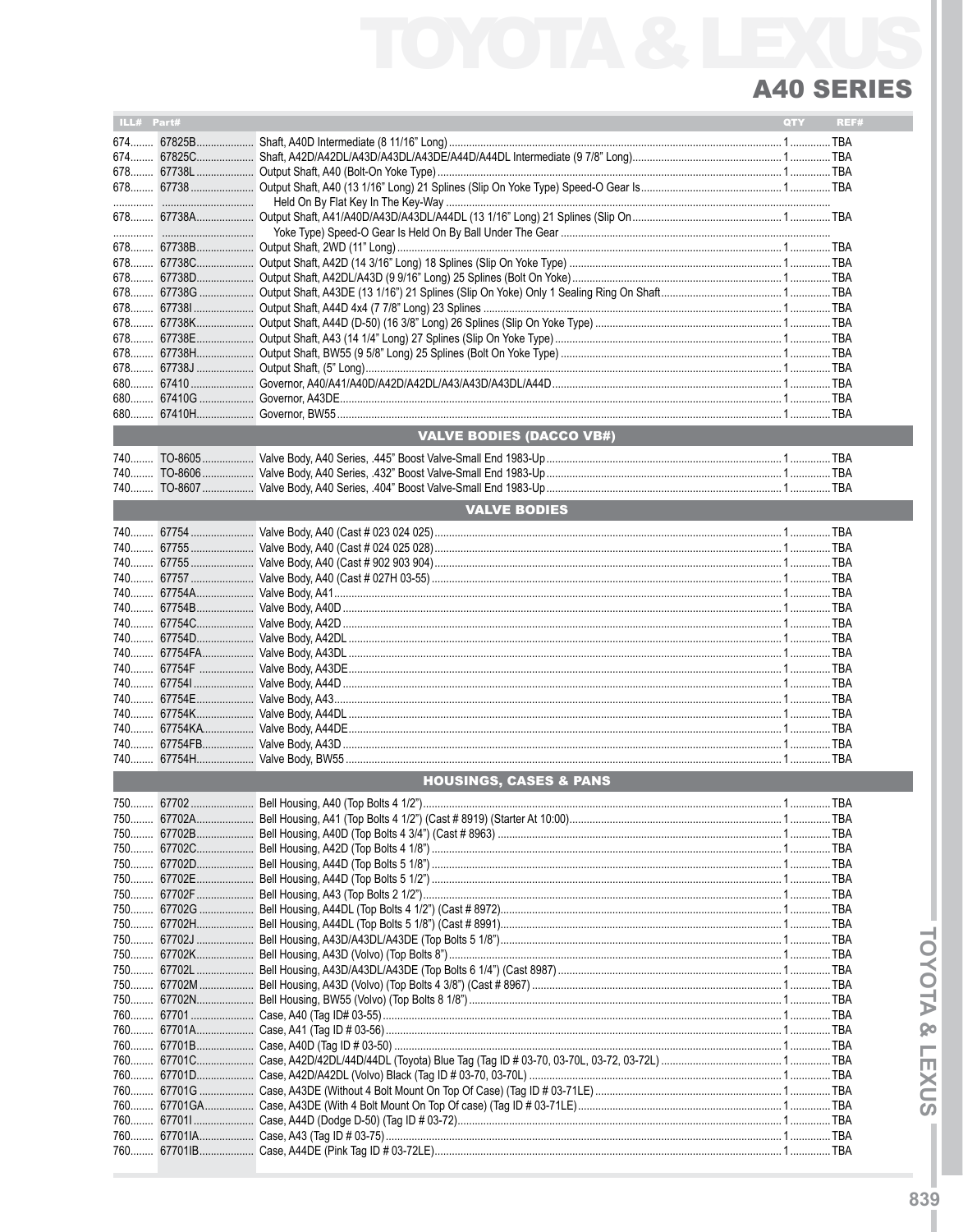| ILL# Part# |                                                  | QTY<br>REF# |
|------------|--------------------------------------------------|-------------|
|            |                                                  |             |
|            |                                                  |             |
|            |                                                  |             |
|            |                                                  |             |
|            |                                                  |             |
|            |                                                  |             |
|            |                                                  |             |
|            |                                                  |             |
|            |                                                  |             |
|            |                                                  |             |
|            |                                                  |             |
|            |                                                  |             |
|            |                                                  |             |
|            |                                                  |             |
|            |                                                  |             |
|            |                                                  |             |
|            |                                                  |             |
|            |                                                  |             |
|            |                                                  |             |
|            |                                                  |             |
|            |                                                  |             |
|            |                                                  |             |
|            |                                                  |             |
|            |                                                  |             |
|            |                                                  |             |
|            |                                                  |             |
|            |                                                  |             |
|            |                                                  |             |
|            |                                                  |             |
|            |                                                  |             |
|            |                                                  |             |
|            |                                                  |             |
|            |                                                  |             |
|            |                                                  |             |
|            |                                                  |             |
|            |                                                  |             |
|            |                                                  |             |
|            |                                                  |             |
|            |                                                  |             |
|            |                                                  |             |
|            |                                                  |             |
|            |                                                  |             |
|            |                                                  |             |
|            |                                                  |             |
|            |                                                  |             |
|            |                                                  |             |
|            |                                                  |             |
|            |                                                  |             |
|            |                                                  |             |
|            |                                                  |             |
|            |                                                  |             |
|            |                                                  |             |
|            | <b>ACCUMULATORS, PISTONS &amp; MISCELLANEOUS</b> |             |
|            |                                                  |             |
|            |                                                  |             |
|            |                                                  |             |
|            |                                                  |             |
|            |                                                  |             |
|            |                                                  |             |
|            |                                                  |             |
|            |                                                  |             |
|            |                                                  |             |
|            |                                                  |             |
|            |                                                  |             |
|            |                                                  |             |
|            |                                                  |             |
|            |                                                  |             |